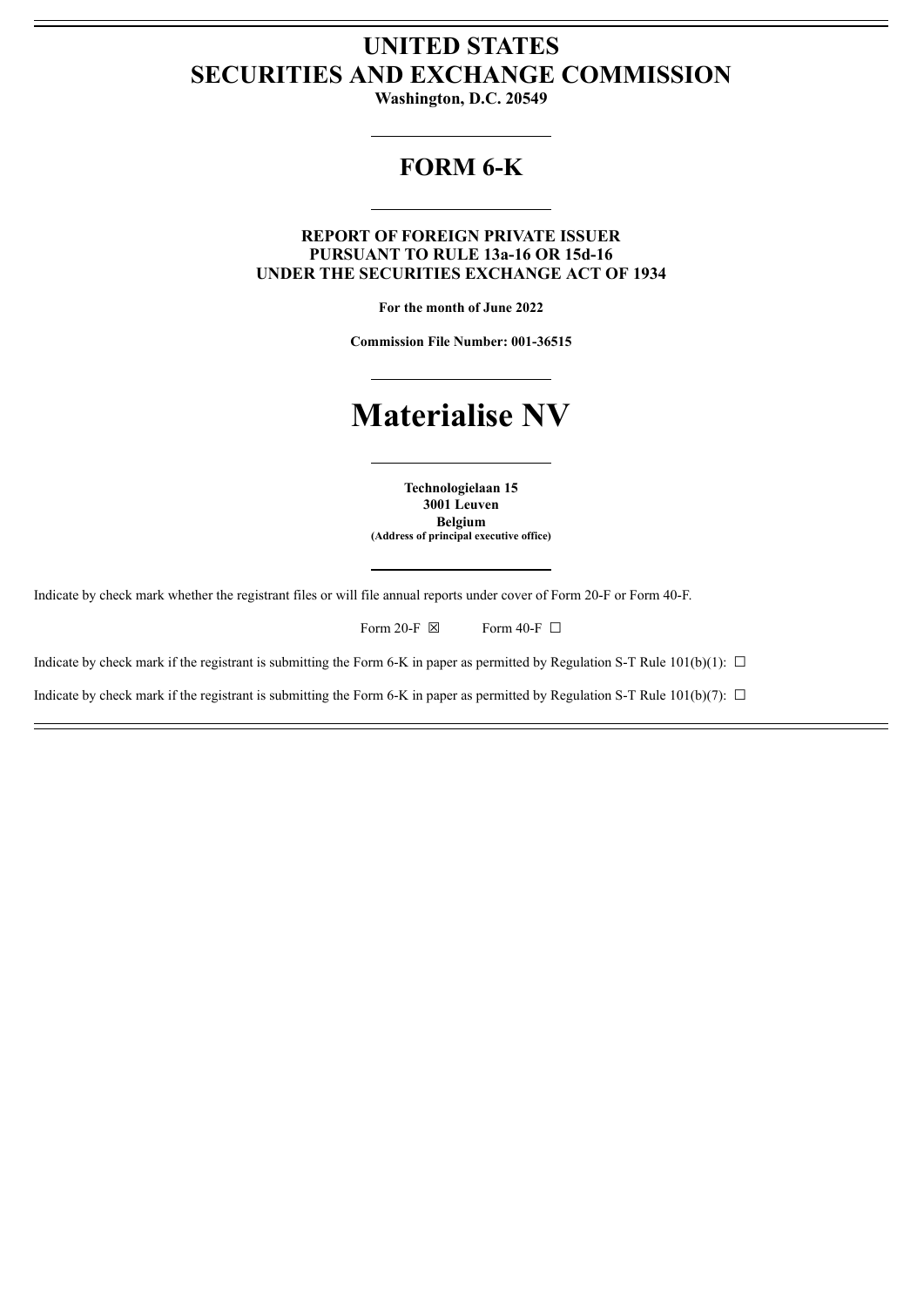## **EXHIBIT INDEX**

**Exhibit Description**

 $\overline{r}$ 

99.1 Press [Release](#page-3-0) dated June 10, 2022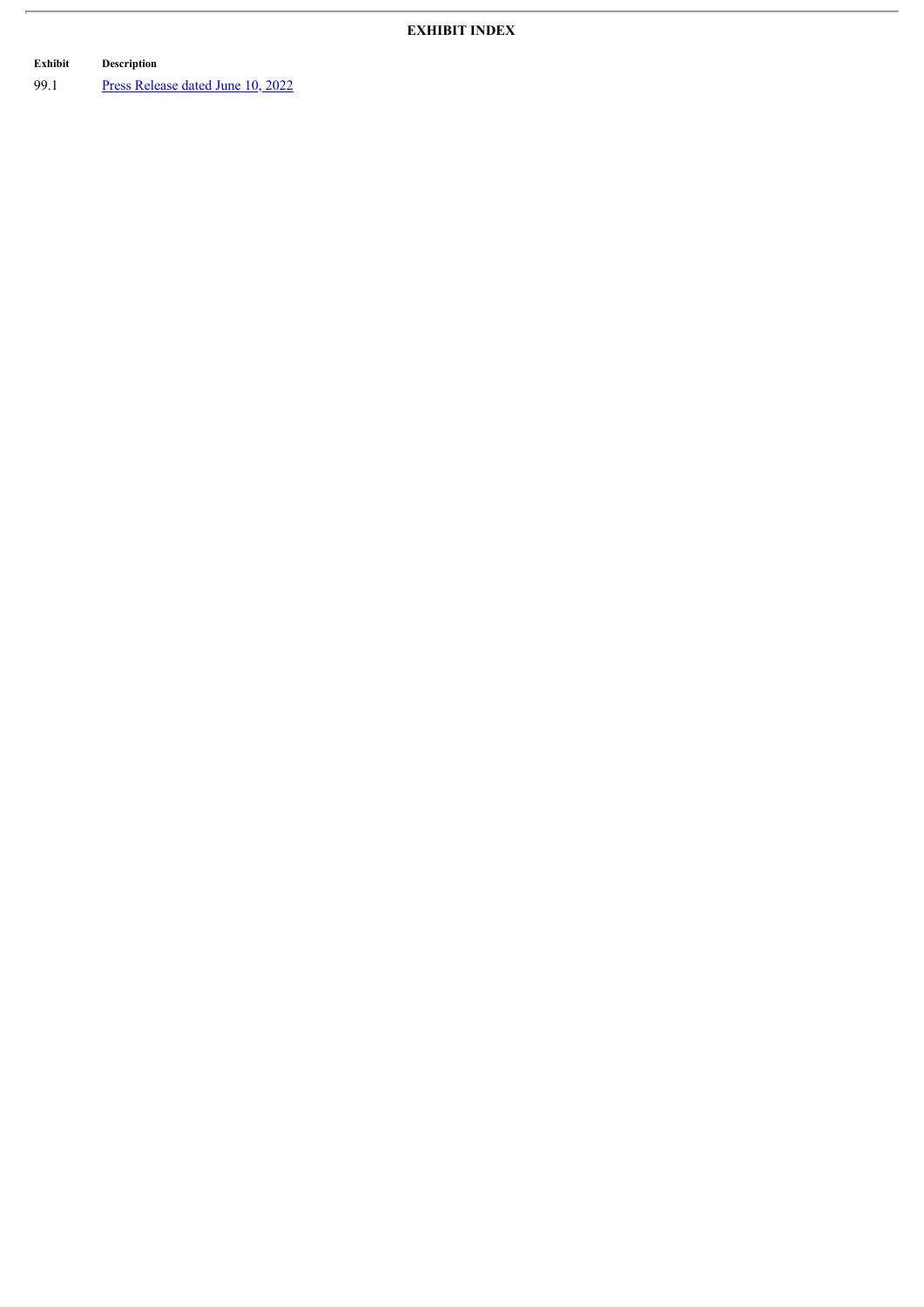**SIGNATURE**

Pursuant to the requirements of the Securities Exchange Act of 1934, the registrant has duly caused this report to be signed on its behalf by the undersigned, thereunto duly authorized.

### MATERIALISE NV

By: /s/ Wilfried Vancraen

Name: Wilfried Vancraen Title: Chief Executive Officer

Date: June 13, 2022